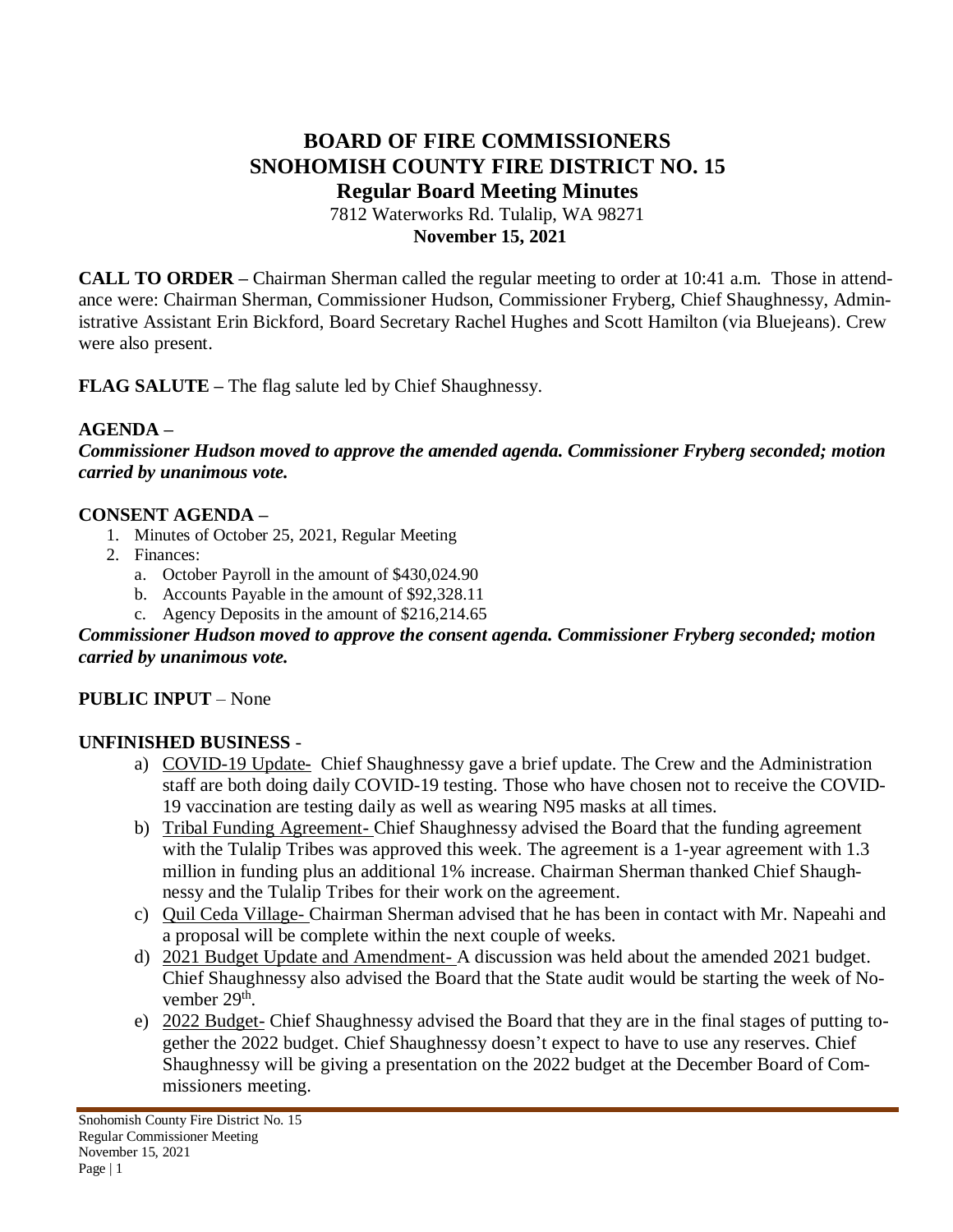- f) Levy Lid Lift- Chief Shaughnessy advised that he spoke to the Snohomish County Assessor who advised that the levy would bring in approximately \$200,000 of additional revenue, but could possibly be closer to \$350,000 once collected in 2023. The levy would be to maintain services.
- g) Commissioner Fryberg Re-elected- Chief Shaughnessy advised that Commissioner Fryberg has been re-elected and his swearing in will take place during the December Commissioner meeting.
- h) Overtime- Chief Shaughnessy advised the Board that he would like to reduce overtime. There has been \$20-30k in the last few months. The Chief advised the Board that this is not sustainable and that he is working with the union on some solutions.

## **NEW BUSINESS –**

a) Resolution 2021-13-November Meeting Date Change-

*Commissioner Hudson moved to approve Resolution 2021-13- November Meeting Date Change moving the 10:30am November 8, 2021 Board of Commissioner's meeting to 10:30am November 15, 2021. Commissioner Fryberg seconded; motion carried by unanimous vote.*

b) Resolution 2021-14-Lid Lift February 2022-

*Commissioner Hudson moved to approve Resolution 2021-14- Lid Lift February 2022 authorizing a regular property tax levy of \$1.50 per \$1000 of assessed valuation for 2022. Commissioner Fryberg seconded; motion carried by unanimous vote.*

c) Resolution 2021-15-Property Tax Ordinance Resolution-

*Commissioner Hudson moved to approve Resolution 2021-15- Property Tax Ordinance Resolution authorizing a 1% increase in the regular property tax levy to be collected in 2022. Chairman Sherman seconded; motion carried by unanimous vote.*

d) Resolution 2021-16-EMS Tax Ordinance Resolution-

*Chairman Sherman moved to approve Resolution 2021-16- EMS Tax Ordinance Resolution authorizing a 6% increase in the regular EMS property tax levy to be collected in 2022. Commissioner Fryberg seconded; motion carried by unanimous vote.*

e) Resolution 2021-17-Budget Amendment 2021-

*Chairman Sherman moved to approve Resolution 2021-17-Budget Amendment 2021 approving the amended 2021 budget as presented. Commissioner Fryberg seconded; motion carried by unanimous vote.*

# **COMMUNICATIONS –**

a) OFP Update- Chairman Sherman advised the Board that one of the District signs had been run over. Chairman Sherman is currently working on getting it cleaned up and put back up. There was discussion on possibly speaking with Marysville Fire Chief McFalls about District #15 responding to calls on the reservation that are within Marysville Fire's jurisdiction. Chairman Sherman also has made contact with Hat Island's Fire Chief as well as their Board about a possible partnership.

**EXECUTIVE SESSION –** The Board recessed and went into Executive Session at 11:09 a.m. to review the performance of a public employee per RCW 42.30.110(g). It was expected to last 10 minutes. At 11:19 a.m. the Board emerged from Executive Session and returned to Regular Session.

# **NEW BUSINESS CONT.-**

f) Chaplain Vehicle- Chief Shaughnessy advised the Board that chaplain services are currently in need of a vehicle. The Chief will be contacting TPD to see if they have an extra vehicle.